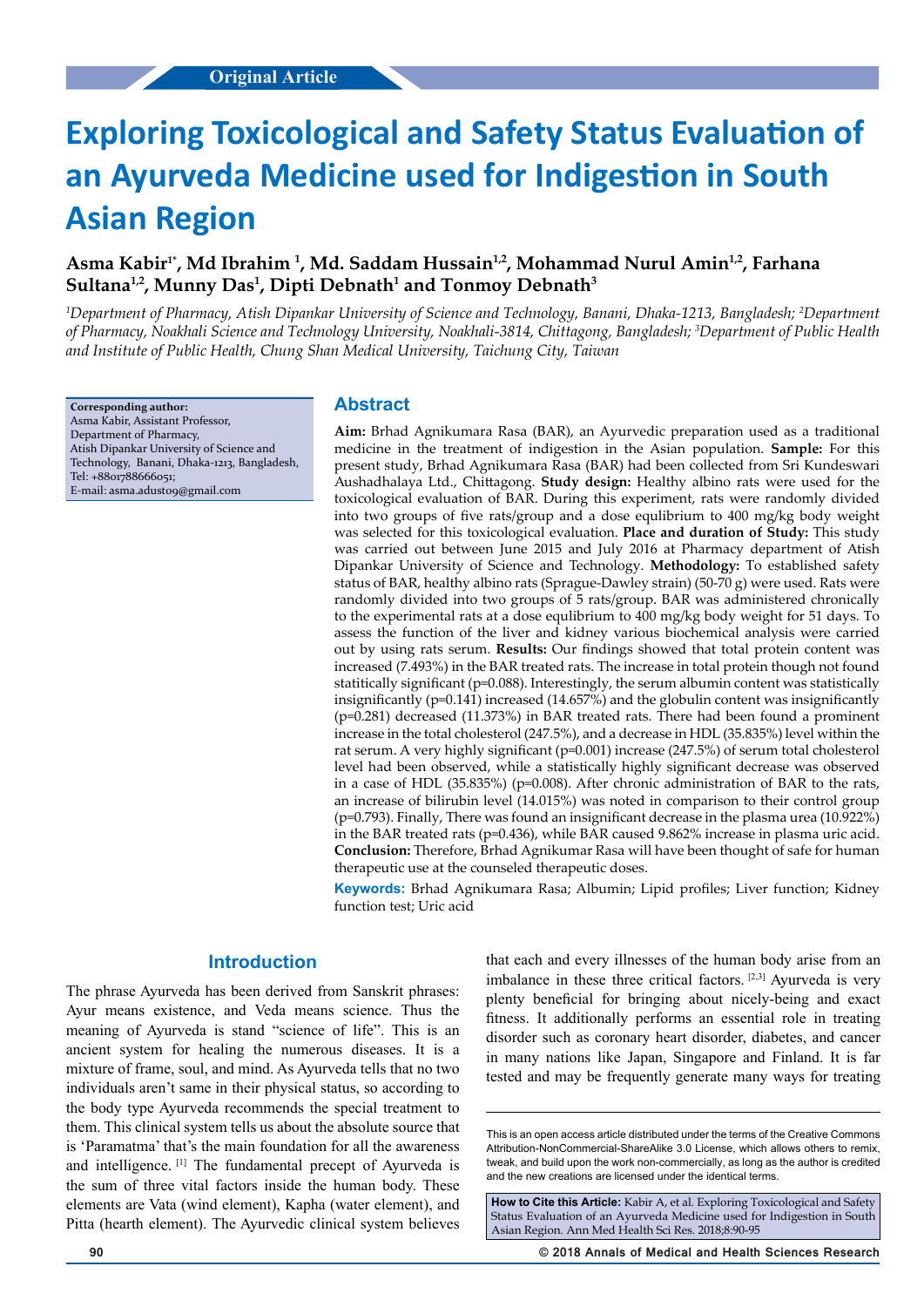critical disorders. [4] Besides, there's an incredible development of contemporary medicine; there are some areas within which synthetic medicine have didn't prove its effectiveness like, side effects, the price of medicine, relapse, and lack of curative treatment. So, it attracts our attention towards a various system of drugs. [5] In India, 80% population depends on ancient drugs, out of which, nearly 70-75% depends directly on the ayurvedic medicine. [6] Our present ayurvedic preparation falls on the group rasashastra, which deals with differing kinds of metals like Copper (Cu), Gold (Au), Mercury (Hg), Arsenic (As), and Iron (Fe). Hence, demonstrating the protection against metal based ayurvedic preparations is of preponderant importance. [7,8] However, there's a scarcity of information on the protection and effective profiling of Ayurvedic preparations. [1] In this condition, there's a requirement of carried out tactical toxicity study over metals containing ayurvadic preparations. [9] Ayurvedic preparations are largely poly or mono flavored herbal-mineral formulations. In recent years, there's exaggerated utilization of flavored preparations have been found which underneath dietary supplements. [5,10] Keeping the above-mentioned facts and factors in mind, this research work has been carried out to characterize the chronic toxicological profile of the marketed Ayurvedic medicinal preparation, Brhad Agnikumara Rasa (BAR). Bhaisajyaratnavali. Prasarani Sandhan is included (page 359) in the Bangladesh National Formulary of Ayurvedic Medicine 1992 (Approved by the Government of Bangladesh vide Ministry of Health and Family Welfare Memo No. Health-1/ Unani- 2/89/(Part-1) 116 dated 3-6-1991). Its preferred medically in heaviness in the abdominal region, gas, accumulation of stool within viscous, loose motions, etc. At present, a good number of Ayurvedic manufacturers are manufacturing and marketing this classical Ayurvedic medicinal preparation. Brhad Agnikumara Rasa (BAR) unfolds its toxicological aspects as this preparation contains some undesireable metals in toxic concentration. Thus aim of our study was to had a better understanding of the authentic safety and toxicological profile of this Ayurvedic drug and also to decide how the use of this drug is behave within the body under the stated conditions.

## **Materials and Methods Collection of Brhad Agnikumara Rasa (BAR)**

For this toxicological study, Brhad Agnikumara Rasa (BAR), tablet, had been collected from local supplier named Sri Kundeswari Aushadhalaya Ltd., Chittagong, Bangladesh.

#### **Dose of administration**

For this toxicological experiment, the tablet had been administered at a dose such it would allow best dose accuracy while not manifested to the entire increase within the bodily fluid. For these current studies, the drug was administered orally at a dose of 400 mg/kg body weight. [1]

#### **Route of administration**

During this toxicological study, the solid dosage form of BAR had been administered orally.<sup>[1]</sup>

For this toxicological evaluation of BAR, eight-week-old (50- 70 g) healthy albino rats (Sprague-Dawley strain) were used. The rats had been nourished at the well-ventilated experimental animal house of Department of Pharmacy, Atish Dipankar Science and Technology University. Then, rats were randomly divided into two groups of five rats/group. Four plastic cage having dimensions of 30 x 20 x 13 cm used for nursing all of the rats and soft wadding was given as bedding within the cage. Feeding of animals had been maintained at the natural day-night cycle. The rat was fed with "mouse chow" (prepared in step with the formula developed at BCSIR, Dhaka). All experiments on rats had been applied in absolute compliance with the moral guide for the care and use of laboratory animals. The experimental animals were marked rigorously on the tail that helped in identification severally for a selected rate before the administration of drugs.

#### **Control groups**

This group administered with distilled water as a placebo as par the same volume as the drug treated group for the same number of days.

#### **Toxicological experiment**

The intragastric syringe has been used for the administration of the Ayurveda medicinal preparation. Administration of drug has been carried out between the hours of 10 AM and 12 PM.

#### **Animal treatment**

At the end of the 51-day treatment period, the animals were fasted for 18 hours for the initial dose and also 24 hours for every other dose. Ketamine (500 mg/kg i.p.) was administered for the purpose of anaesthesia.

#### **Blood sample collection**

Blood samples were withdrawn from post vena cava and transferred into heparinized tubes in order avoid early coagulation.

#### **Preparation of serum**

Blood samples were then centrifuged at 4,000 g for 10 min by the using bench pinnacle centrifuge (MSE Minor, England) machine, which facilitate get rid from red blood cells and to recover serum. Serum samples were separated by using dry Pasteur pipette and stored within the refrigerator for further analyses. All analyses have been finished within 24 h of serum collection.

## **Determination of biochemical parameters**

Various biochemical analyses were carried out on serum, to assess the function of the liver and kidney. Biochemical studies involved analysis of parameters such as total protein content, serum albumin, blood urea nitrogen (BUN), and bilirubin (total and direct). Biuret method was used for the determination of total protein content of the samples, [11] while serum albumin concentration was determined by using the method of Doumas et al. [12] Total cholesterol concentration were evaluated by

#### **Experimental animals**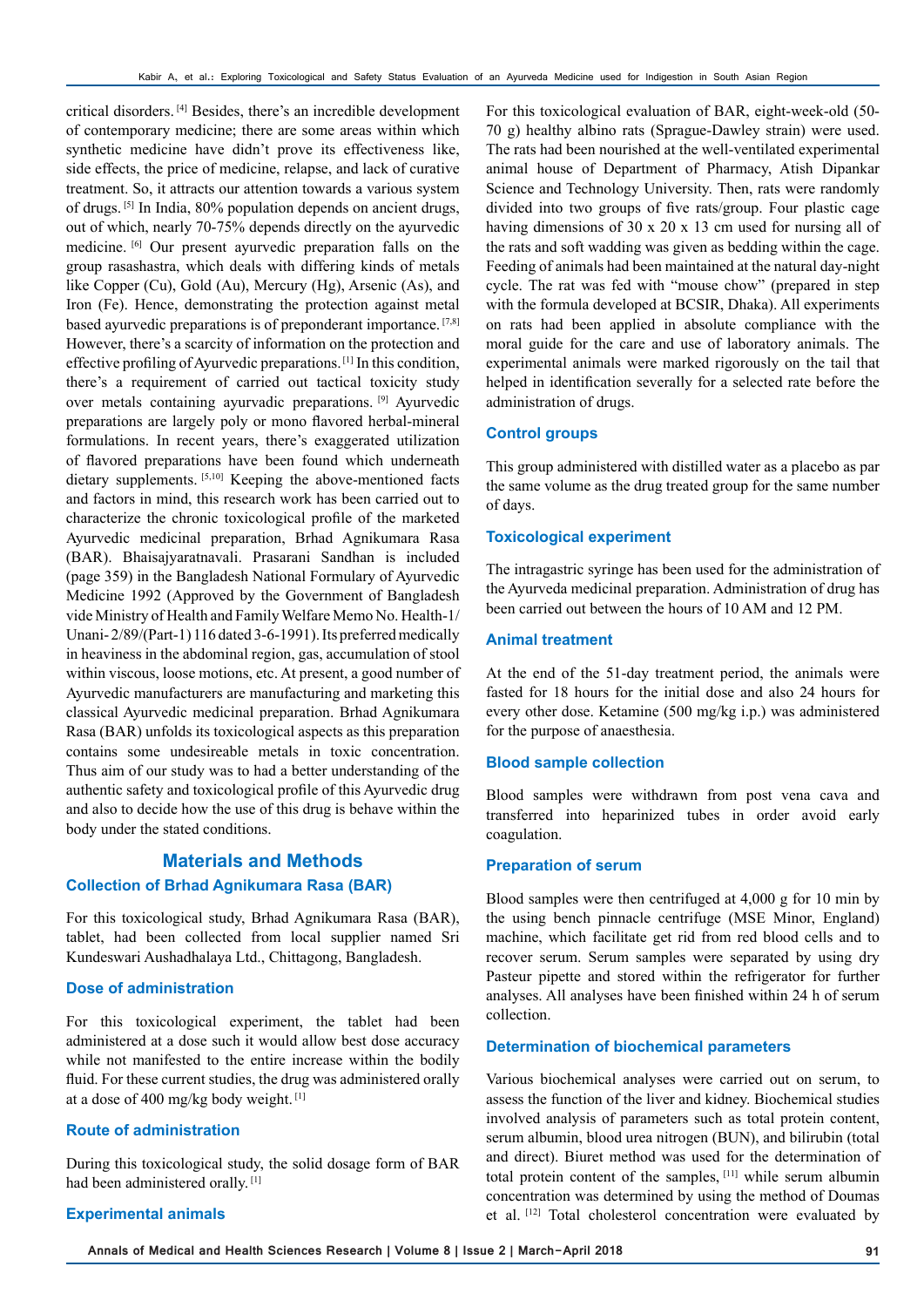using assay kits (purchased from Sigma Chemical Co, St Louis, MO, USA). Serum level of high-density lipoprotein (HDL) was determined by utilizing Randox Laboratory kit reagents. The method of Evelyn and Malloy was employed to determine the serum bilirubin concentration. [13] Finally, serum urea concentration was determined by following the method of Kaplan. [14] The absorbance's of all the tested samples were determined using spectrophotometer (UV-Visible Spectrophotometer Model No. UV-1601 PCP).

#### **Statistical analysis**

The experimental data are expressed as Mean ± SEM (Standard Error of the Mean). Paired "t" tests were done for statistical significance tests. SPSS (Statistical Package for Social Science) for WINDOWS (Ver. 11) was applied for the analysis of data. Differences between groups were considered significant when value of p < 0.05, 0.01 and 0.005.

## **Results**

#### **Acute toxicity study**

When drug (BAR) administered at a dose of 4000 mg/kg and produced no mortality of the experimental animals. Thus the LD50 value was found to be greater than 4000 mg/kg body weight. The animals did not manifest any sign of fever, diarrhea, dysentery, bleeding on rectum, mal-absorption syndrome. Since BAR is in the clinical use for fever, diarrhea, dysentery, bleeding

on rectum, malabsorption syndrome treatment for many years, a limit test was performed in acute oral toxicity study.

#### **Effect on total serum protein and albumin content**

After 51 day's chronic administration of the BAR preparation the total protein and albumin content in serum were determined in the experimental rats group. In the study, the total protein content in the serum was increased (7.493%) in the BAR treated rats. The increase in total protein though not significant yet it was noticeable (p=0.088). Interestingly, the albumin content was statistically insignificantly (p=0.141) increased (14.657%) and the globulin content was insignificantly (p=0.281) decreased (11.373%) in BAR treated rats. The increase in the Albumin / Globulin ratio (21.239%) though were not significantly different from their corresponding control value (p=0.235) [Table 1].

#### **Effect on lipid profiles**

In the rats, there was a signficant increase within the total cholesterol (247.5%) and a decrease in HDL (35.835%) content within the serum. When the chronic administration of BAR during this investigation statistically very highly significant (p=0.001) increase (247.5%) of plasma total cholesterol level was discovered as compared to control. Statistically highly significant decrease was discovered in the case of HDL level (35.835%) (p=0.008). The increase in total cholesterol /HDL ratio (356.171%) was statistically significant (p=0.034) [Table 2].

| Table 1: Effect of Brhad Agnikumar Rasa on total serum protein, albumin, globulin content and A/G ratio in rats.                                                                                                |                           |                     |                |                   |                                                                                                 |                     |                 |                     |
|-----------------------------------------------------------------------------------------------------------------------------------------------------------------------------------------------------------------|---------------------------|---------------------|----------------|-------------------|-------------------------------------------------------------------------------------------------|---------------------|-----------------|---------------------|
| Data                                                                                                                                                                                                            | <b>Total Protein (TP)</b> |                     | <b>Albumin</b> |                   | <b>Globulin</b>                                                                                 |                     | A/G             |                     |
|                                                                                                                                                                                                                 | Control                   | <b>BAR</b>          | Control        | <b>BAR</b>        | Control                                                                                         | <b>BAR</b>          | Control         | <b>BAR</b>          |
| Mean $\pm$ SEM                                                                                                                                                                                                  |                           |                     |                |                   | $5.79 \pm 0.15$ 6.22 $\pm$ 0.17 2.37 $\pm$ 0.18 2.72 $\pm$ 0.13 3.87 $\pm$ 0.34 3.43 $\pm$ 0.15 |                     | $0.68 \pm 0.09$ | $0.82 \pm 0.06$     |
| t/p                                                                                                                                                                                                             | $-1.836/0.088$            |                     |                | $-1.543/0.141$    |                                                                                                 | 1.118 /0.281        |                 | 1.240/0.235         |
| 95% CI of difference                                                                                                                                                                                            |                           | $-0.941$ to $0.073$ |                | $-0.825$ to 0.128 |                                                                                                 | $-0.399$ to $1.280$ |                 | $-0.396$ to $0.105$ |
| Percentage of increment or reduction                                                                                                                                                                            | ↑7.493%                   |                     | ↑14.6572%      |                   | ⊥11.37325%                                                                                      |                     | ↑21.2389%       |                     |
| Here, BAR stands for Brhad Agnikumar Rasa, N-con and N-drug stands tor number of rates used for control and BAR treated group. All the values<br>are expressed in Mean $\pm$ SEM, *p<0.05, **p<0.01, ***p<0.001 |                           |                     |                |                   |                                                                                                 |                     |                 |                     |

| Table 2: Effect of Brhad Agnikumar Rasa on total cholesterol, HDL level and total cholesterol/HDL ratio in rats. |                     |                                                                                                                      |
|------------------------------------------------------------------------------------------------------------------|---------------------|----------------------------------------------------------------------------------------------------------------------|
| <b>Parameters</b>                                                                                                |                     | Control vs. BAR                                                                                                      |
| Statistical findings                                                                                             | N-Con<br>N-Drug     | Control ± SEM<br>Drug mean ± SEM<br>t/p<br>95% CI of difference(Lower-Upper)<br>Percentage of increment or reduction |
| <b>Total Cholesterol</b><br>(TCHO)                                                                               | 5<br>$\overline{5}$ | $12.2951 \pm 3.51190$<br>$42.7254 \pm 5.25175$<br>-4.817 /0.001<br>-43.98062to-16.88004<br>↑247.5%                   |
| <b>HDL</b>                                                                                                       | 5<br>5              | $12.2168 \pm 0.81250$<br>7.8389 ± 0.45056<br>4.240/0.008<br>1.72347to7.03238<br>135.83517%                           |
| <b>Total Cholesterol/HDL</b>                                                                                     | 5<br>5              | $0.5275 \pm 0.14130$<br>$1.8788 \pm 0.32971$<br>$-2.559/034$<br>-2.56910to-0.13346<br>↑356.171%                      |

Here, BAR stands for Brhad Agnikumar Rasa, N-con and N-drug stands for number of rates used for control and BAR treated group. All the values are expressed in Mean ± SEM, \*p<0.05, \*\*p<0.01, \*\*\*p<0.001.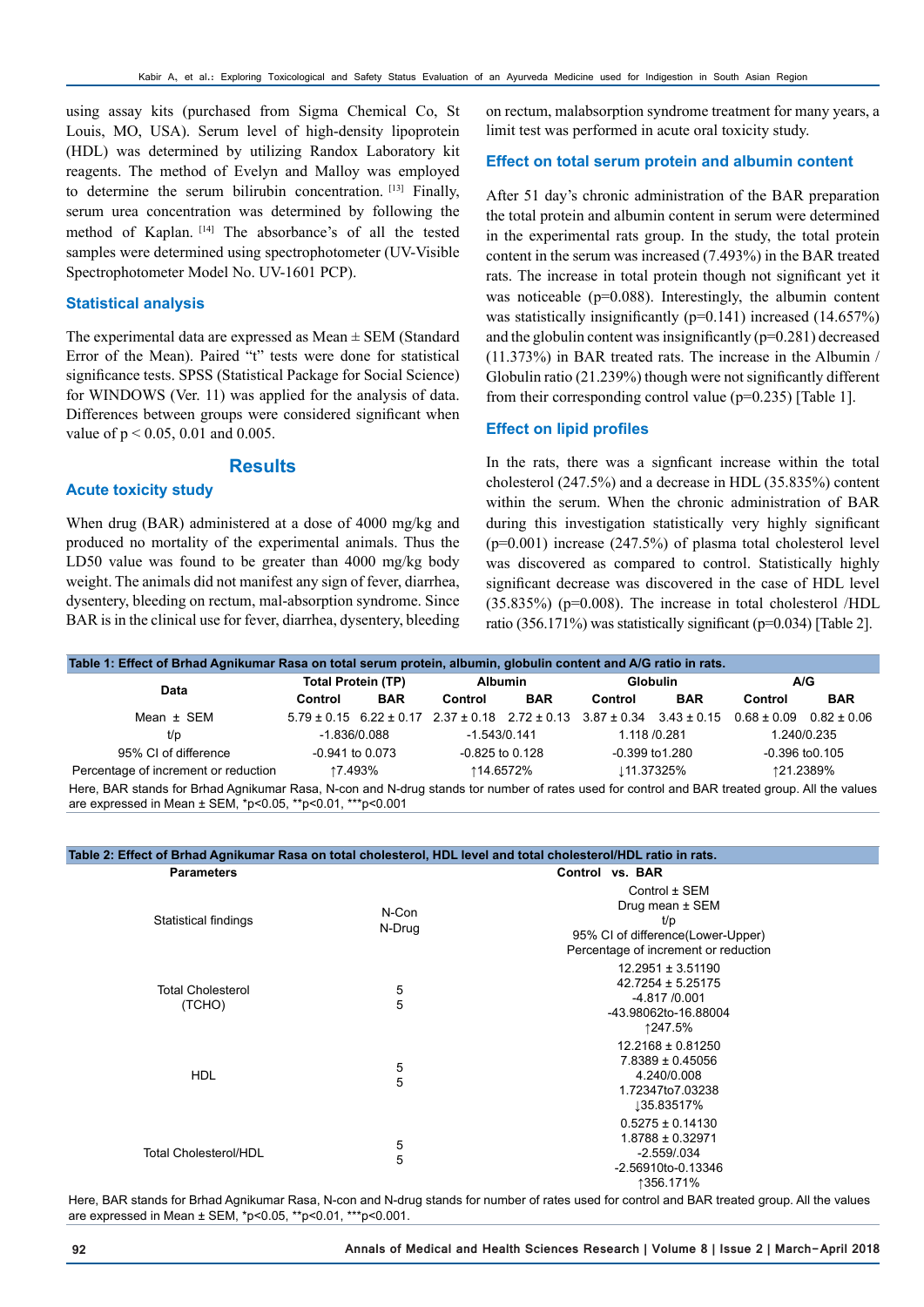| Table 3: Effect of Brhad Agnikumar Rasa on serum level of bilirubin in rats. |        |                                                                                                                              |  |  |
|------------------------------------------------------------------------------|--------|------------------------------------------------------------------------------------------------------------------------------|--|--|
| <b>Parameters</b>                                                            |        | Control vs. BAR                                                                                                              |  |  |
| N-con<br>Statistical findings<br>N-drug                                      |        | Control $\pm$ SEM<br>Drug mean $\pm$ SEM<br>t/p<br>95% CI of difference(Lower-Upper)<br>Percentage of increment or reduction |  |  |
| <b>Bilirubin</b>                                                             | 5<br>5 | $0.2357 \pm 0.08462$<br>$0.2688 \pm 0.08890$<br>-0.269/0.793<br>-0.30381to0.23774<br>↑14.0152%                               |  |  |

Here, BAR stands for Brhad Agnikumar Rasa, N-con and N-drug stands for number of rates used for control and BAR treated group. All the values are expressed in Mean ± SEM, \*p<0.05, \*\*p<0.01, \*\*\*p<0.001.

| Table 4: Effect of Brhad Agnikumar Rasa on serum urea level in rats. |                 |                                                                                                                           |  |
|----------------------------------------------------------------------|-----------------|---------------------------------------------------------------------------------------------------------------------------|--|
| <b>Parameters</b>                                                    |                 | Control vs. BAR                                                                                                           |  |
| Statistical findings                                                 | N-con<br>N-drug | Control mean ± SEM<br>Drug mean ± SEM<br>t/p<br>95% CI of difference(Lower-Upper)<br>Percentage of increment or reduction |  |
| Urea                                                                 | 5<br>5          | $51.4888 \pm 6.06257$<br>$45.8652 \pm 4.03125$<br>0.799/0.436<br>-9.29308to20.54027<br>⊥10.922%                           |  |

Here, BAR stands for Brhad Agnikumar Rasa, N-con and N-drug stands for number of rates used for control and BAR treated group. All the values are expressed in Mean ± SEM, \*p<0.05, \*\*p<0.01, \*\*\*p<0.001.

|                      | Table 5: Effect of Brhad Agnikumar Rasa on serum Uric acid level of rats. |                                                                                                                                   |  |  |
|----------------------|---------------------------------------------------------------------------|-----------------------------------------------------------------------------------------------------------------------------------|--|--|
| <b>Parameters</b>    |                                                                           | Control vs. BAR                                                                                                                   |  |  |
| Statistical findings | N-con<br>N-drug                                                           | Control mean $\pm$ SEM<br>Drug mean $\pm$ SEM<br>t/p<br>95% CI of difference(Lower-Upper)<br>Percentage of increment or reduction |  |  |
| Uric acid            | 5<br>5                                                                    | $2.0898 \pm 0.60176$<br>$2.2959 \pm 0.66059$<br>$-0.227/0.825$<br>-2.22457 to 1.81242<br>↑9.86218%                                |  |  |

Here, BAR stands for Brhad Agnikumar Rasa, N-con and N-drug stands for number of rates used for control and BAR treated group. All the values are expressed in Mean ± SEM, \*p<0.05, \*\*p<0.01, \*\*\*p<0.001.

#### **Effect on liver and kidney function**

After chronic administration of Brhad Agnikumar Rasa (BAR) to the rats an increase of bilirubin level (14.015%) in the serum was noted in comparison to their control group which was not statistically significant (p=0.793) [Table 3]. Kidney function test performed to measure the urea content in the serum. The urea content provides information about the effectiveness of the kidney function. There was a decrease in the serum urea (10.922%) in the BAR treated rats, and this decrease was not significant (p=0.436) [Table 4].

#### **Effect on serum uric acid**

From Table 5, it was ascertained that about 9.862%, increase in serum uric acid content of BAR treated rats in comparison to their control rats which was not statistically significant  $(p=0.825)$ .

## **Discussion**

In the Asian region, Ayurveda is one among the oldest systems

of drugs practicing over 5000 years. However, the most important downside of this technique of drugs may be a lack of standardization, safety, and effectuality and there is an absence of supporting knowledge concerning its safety and effectuality in clinical trials [5]. Serious metals toxicity may be a major concern over the Ayurveda formulations because of the presence of Lead, Arsenic, and Mercury, etc. [15] Nowadays, as per World Health Organization list of ancient medicines, in Asia there are inflated a variety of herbs-mineral preparations to treat numerous ailments like anemia, cancer, diabetes, and skin diseases, etc. [15] There are variety of herbo-mineral preparations are available, which are utilized since many years based on their therapeutic value. [5,16] The biochemical indices monitored within the liver and kidney are useful 'markers' for evaluation of tissue damage. The examination of various enzymes in the tissues and body fluids plays a significant role in disease investigation and diagnosis, [17] disturbance on the various enzymes in the tissues and body fluids to a reasonable extent reflect the toxicity of the drug. [18] Tissue enzymes can also indicate cellular tissue damage caused by chemical compounds before structural damage that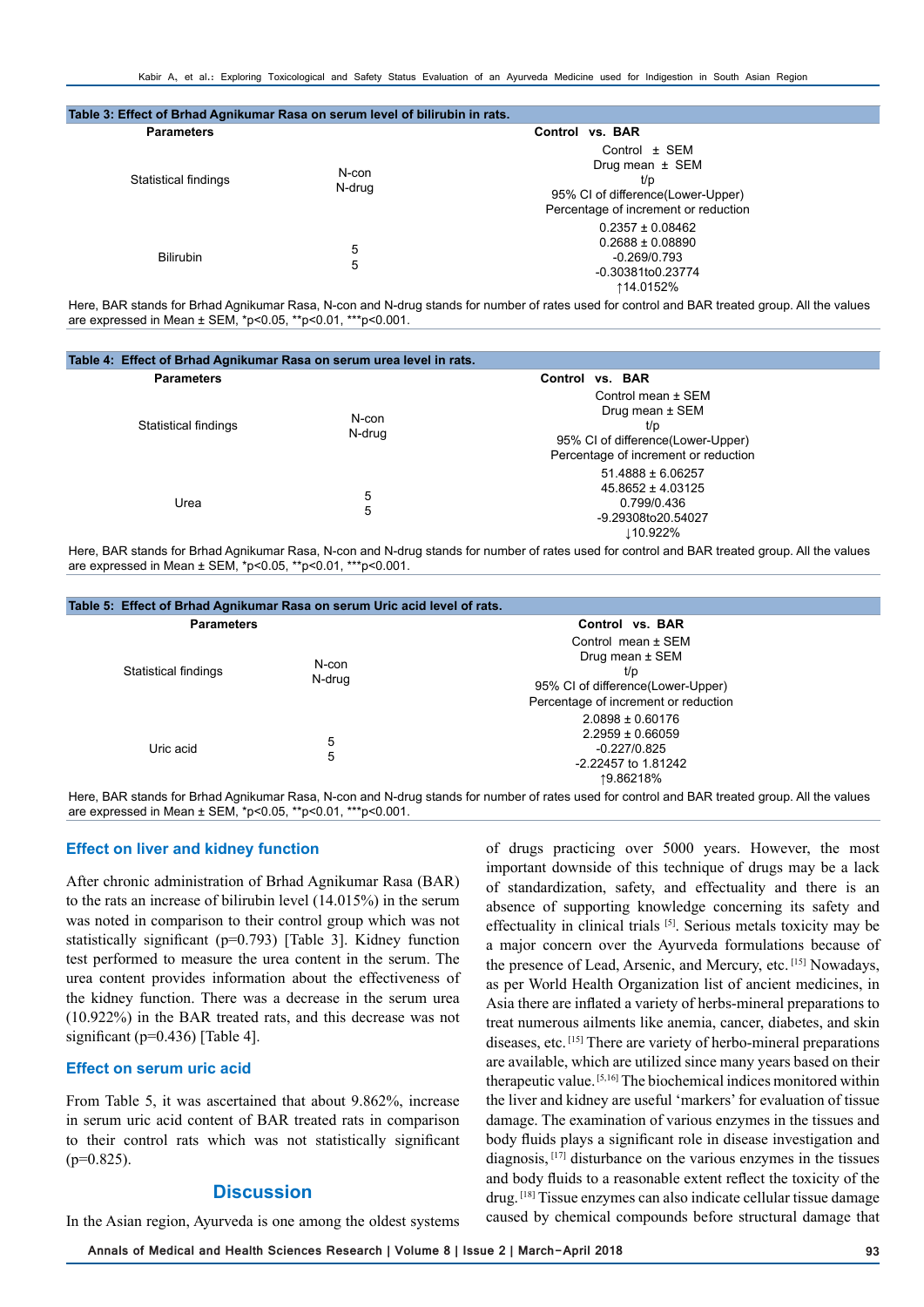can be picked by conventional histological techniques. [19] Brhad Agnikumara Rasa (BAR), an Ayurvedic preparation used as conventional drugs in the treatment of stomach upset in the rural population. To find out the toxicological characteristic of BAR, it was administered chronically for 51 consecutive days to the male rats group. Present study concerned determination of toxicological aspects, such as- total protein content, serum albumin content, lipid profiles, hepatic function test, urinary function test, and serum uric acid level. The total protein content was increased in the BAR treated rats. The increase in total protein though is not significant. Interestingly, the albumin content was statistically insignificantly increased and the globulin content was insignificantly decreased in BAR treated rats. In the rats there was a prominent increase in the total cholesterol and a decrease in HDL content in the serum. Statistically very highly significant increase of serum total cholesterol level was observed, while statistically highly significant decrease was observed in the case of HDL. As, our examined Ayurvadic increase serum cholesterol and decrease beneficial HDL, so we can say that this preparation should not be given to patients with cardiac abnormalities or can be given in after dose adjustment. In a prospective study based on western population moderate and highly significant association was observed between triglyceride or cholesterol values and coronary heart disease risk factor. [20] In another examine, it become determined that incidences of coronary heart disease (CHD) and stroke per 1000 character/years have been 9.59 and 7.45 respectively and myocardial and brain infections had been 3.84 and 6.29 respectively. As CHD risk became linearly and continuously improved through triglycerides and low density lipoprotein (LDL) cholesterol, they were reported as the 0.33 robust hazard aspect for CHD and their blended outcomes might be additive. [21] From the present study, it is observe that BAR increase statistically very significantly cholesterol level on rat serum. Apart from this, the present drug may create problem in patients with coronary heart disease (CHD). As our present study was undertaken to discover safety status of BAR. So, we can say that this Ayurvadic preparation may be a bad choice for patients with CHD. After chronic administration of BAR to rats, an increase of bilirubin level in the serum was noted in comparison to their control group which was not statistically significant. There was found an insignificant decrease in the plasma urea in the BAR treated rats. If the body produces too much uric acid or doesn't remove enough of it, a person becomes sick. So the test was performed to measure the effect of BAR on serum uric acid level. BAR caused an increase in plasma uric acid, which was not statistically significant. Thus, oral administration of BAR at 400 mg/kg body wt., that is equivalent to 5 times the therapeutic dose, didn't show any toxicological signs. During this study, weight and calculable feed consumption weren't found affected, when no hematological abnormalities were noted. No mortality was determined and didn't observe. Therefore, Brhad Agnikumar Rasa will be thought of safe for human therapeutic use at the counseled therapeutic doses, except CHD.

## **Conclusion**

Analysis of these data of toxicity study reveals these BAR preparations have no serious deleterious effect on body function

as a whole, but only exert patient unfriendly impact on the serum lipid profile. That is why, caution should be taken while calculating the dose and duration for patients with CHD, and otherwise it is safe even at high dose. The study may also create scopes and directions for further research as well.

## **Acknowledgements**

This work was supported by the Department of Pharmacy, Atish Dipankar University of Science and Technology. We thank Dr. MSK Chowdhury for the supervision and supporting during this analysis.

## **Conflict of Interest**

All authors disclose that there was no conflict of interest.

## **Funding**

We do not have any private or public organizational founding. All members of research group having personal contributions for found.

#### **Availability of data and materials**

Data and materials are available in the Department of Pharmacy, Atish Dipankar University of Science and Technology.

#### **Contribution statement**

AK, MI and MSH were directly related to conducting this research work. MSH, DD, MNA, FH and MLN were also contributed during data generation, manuscript preparation and collection of the plant part. All of these authors are acknowledged about the publication of this research work.

#### **Ethical approval**

All authors hereby declare that "Principles of laboratory animal care" (NIH publication No. 85-23, revised 1985) were followed, as well as specific national laws where applicable. All experiments have been examined and approved by the ethical committee of Atish Dipankar University of Science and Technology.

## **References**

- 1. Thakur KS, Vahalia MK, Jonnalagadda VG, Rashmi K, Nadkarni SD, Gudi RV, et al. Evaluation of structural, chemical characterisation and safety studies of Samagandhak Kajjali, an Indian traditional ayurvedic drug. J Pharmacog Phyto 2014;2:57-67.
- 2. Chaudhary A, Singh N. Herbo-Mineral formulations (Rasaushadhies) of ayurveda an amazing inheritance of ayurvedic pharmaceutics. Anci Sci Life 2010;30:18-26.
- 3. Vaghabhatta A. Rasa Ratna Sammucaya, commented by Dr. V. A. Dole, Chaukhamba sanskrita series office. 2006; p.2.
- 4. Khanna AT, Silvaraman R, Vohora SB. Analgesic activity of silver preparations used in Indian system of medicine. Indian J Pharmacol 1997;29:393-398.
- 5. Nirali BJ, Shankar MB. Recent trends in the usage of herbo-mineral formulations in the healthcare system. Int J Pharmaceutical Innovations 2013;3:116-129.
- 6. Singh R, Gautam N, Mishra A, Gupta R. Heavy metals and living systems: An overview. Indian J Pharmacol 2011;43:246-253.